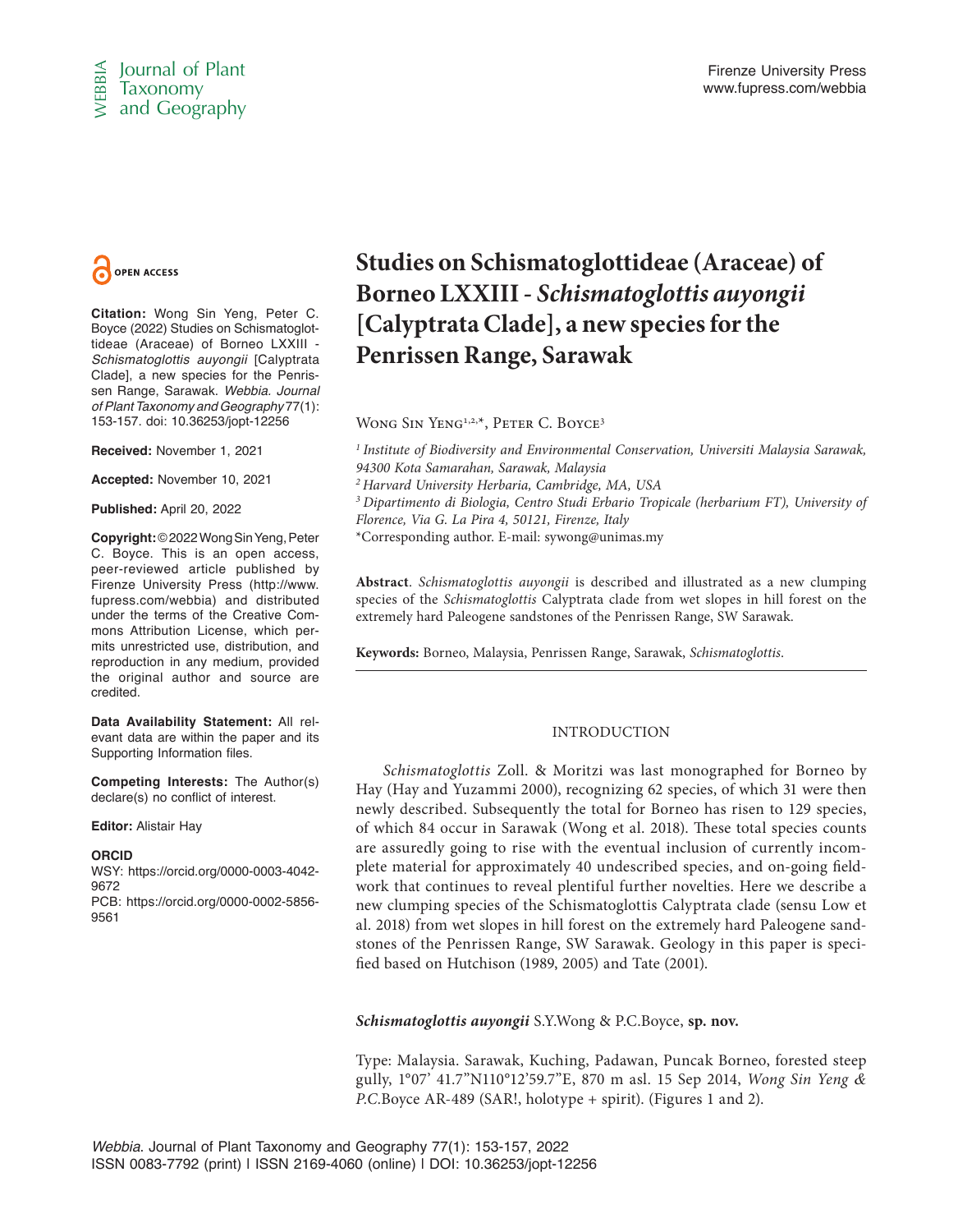

**Figure 1.** *Schismatoglottis auyongii* (A & B) Plants in habitat. (C) Leaf blade adaxial surface showing the quilted texture. (D) Detail of leaf blade abaxial surface in the region of the posterior lobes. All from *Wong Sin Yeng & P.C.Boyce AR-489*.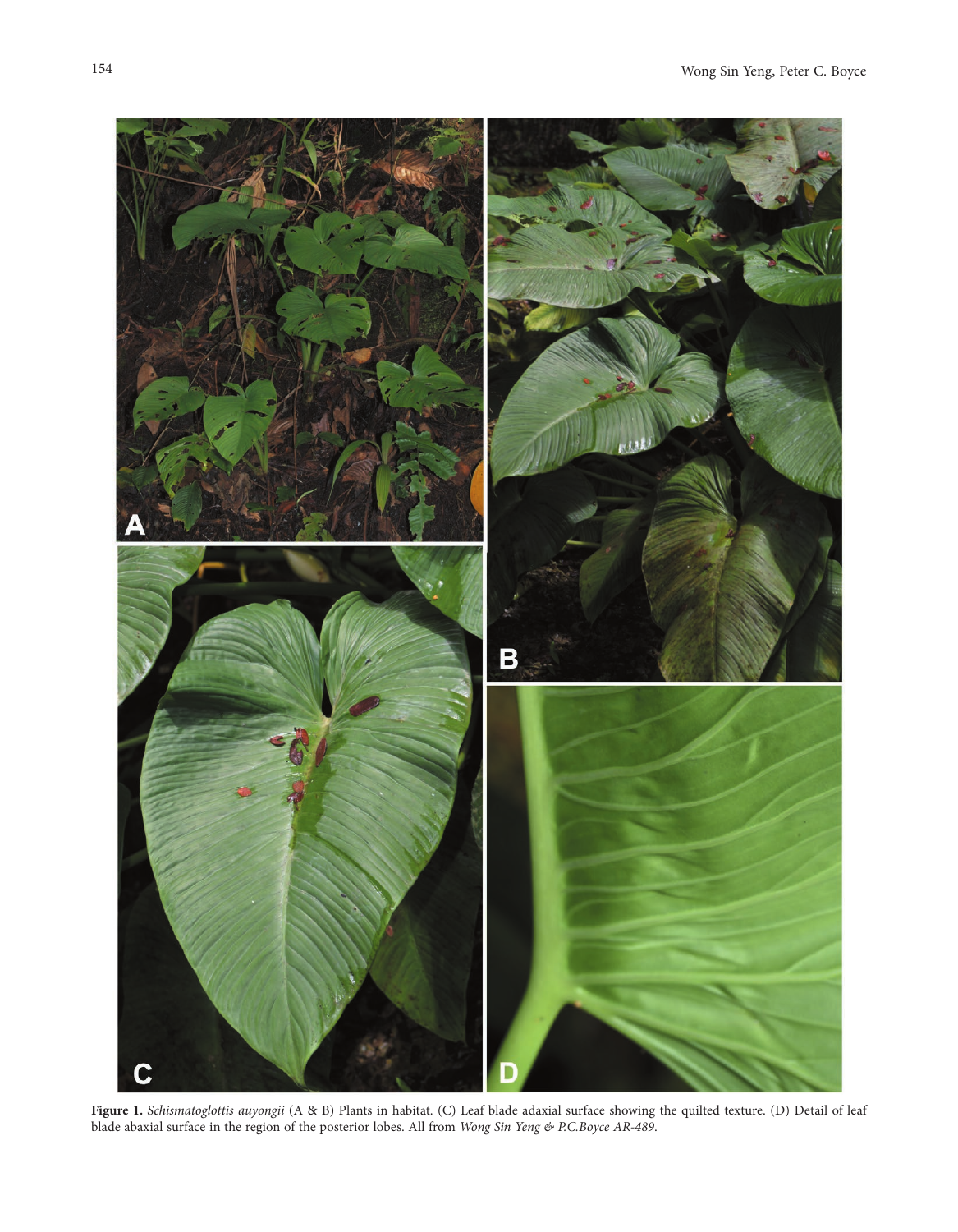

**Figure 2.** *Schismatoglottis auyongii* (A) Flowering habit; note the succession of developing blooms. (B) Bloom at pistillate anthesis with numerous Colocasiomyia on the spathe limb. (C) Spadix at late pistillate anthesis, spathe artificially removed. (D) Detail of upper part of staminate zone and lower part of appendix; the damage caused by Chrysomelid beetles. Spathe, artificially removed, natural form. (E) Pistillate zone of spadix at pistillate anthesis, spathe artificially removed. All from Wong *Sin Yeng & P.C.Boyce AR-489*.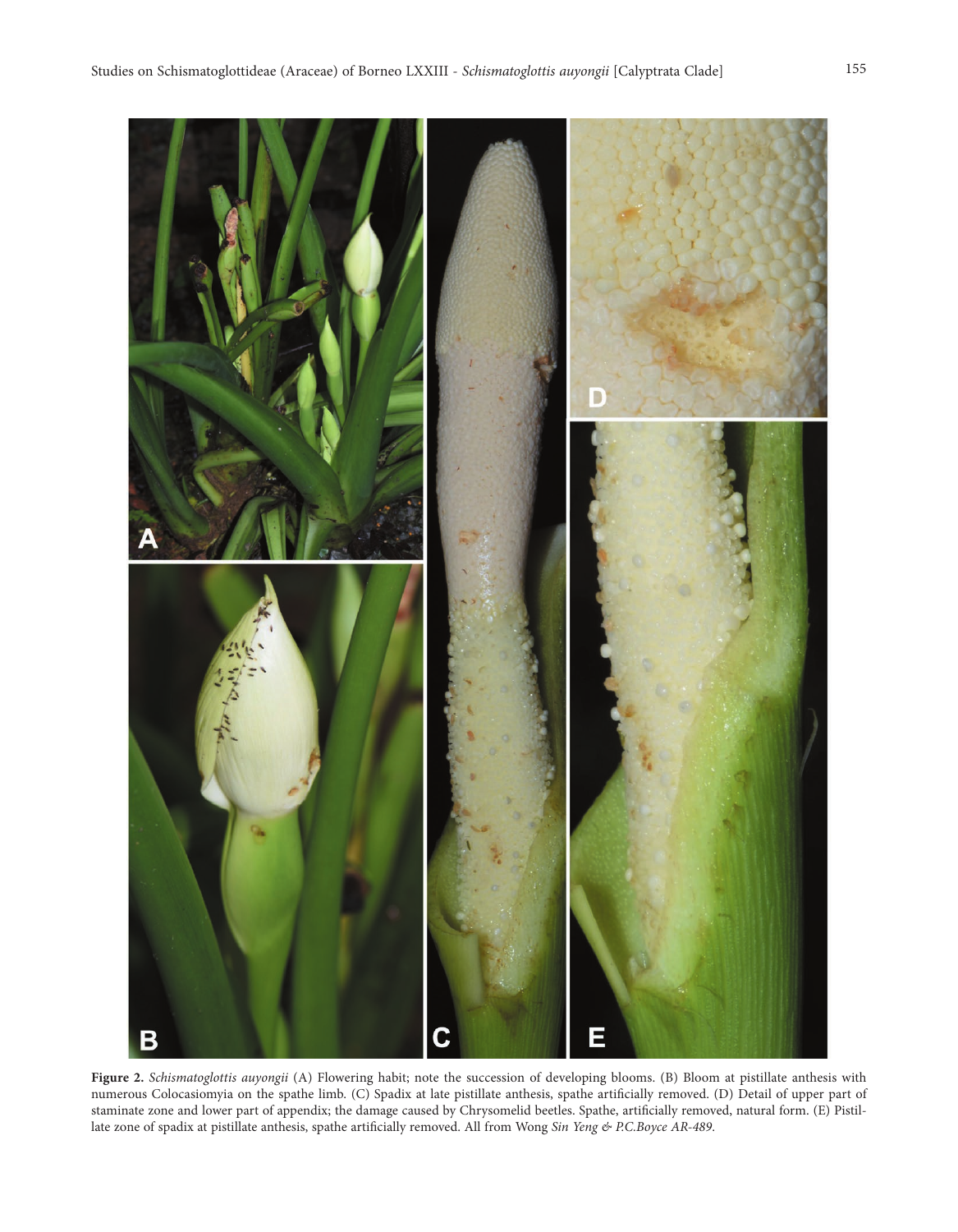### *Diagnosis*

*Schismatoglottis auyongii* is most like *S. trivittata* Hallier f., (N.B., incorrectly attributed to Hallier (senior) in IPNI, POWO and the Kew World Checklist) to which it keys in Hay & Yuzammi (2000), differing by the much larger and more robust habit, leaf blades with the major veins impressed (and larger blades with a quilted appearance), and posterior lobes overlapping across the sinus, the spadix adnate to the spathe for  $c$ .  $\frac{1}{2}$  its length (vs spadix free), and the much stouter appendix. *Schismatoglottis auyongii* additionally approaches several Bornean species (*S. clarae* A.Hay, *S. moodii* A.Hay, and *S. niahensis* A.Hay) from which it may be differentiated as follows: from S. clarae by the strongly cordate leaf blades (vs leaf blade base acute to rounded and not at all cordate); from *S. moodii* by the posterior lobes overlapping across the sinus (vs posterior lobes out-turned); and from *S. niahensis* by the stems entirely hypogeal (vs stems largely epigeal).

## *Description*

Robust clumping herb up to 150 cm tall although often closer to 100 cm. Stem hypogeal, hapaxanthic, very stout, c. 6 cm diam. in biggest individuals. Leaves to 12 together; petiole to c. 65 cm long, sheathing in the lower 2⁄5, medium green with rather dense paler short streaks; wings of sheath fully attached, tapering, apically truncate; blade broadly ovato-sagittate, 25–50 cm long  $\times$  15–30 cm wide, adaxially semi-glossy bright medium green, slightly paler abaxially, base cordate, posterior lobes to 11 cm long, in all but the smallest leaves the lobes overlapping in the sinus, tip acute and acuminate for 2–4 cm; midrib prominent, with 11–15 primary impressed lateral veins on each side, irregularly alternating with lesser interprimaries and diverging at c. 60°, the lower ones usually branched, giving off 1 or 2 veins similar in size to the interprimaries, and arising at almost 90° to the midrib, leaf blades, especially the biggest ones, with a somewhat quilted appearance; secondary venation arising from the midrib and from along the lower  $c.$  ½ of the proximal primary veins; tertiary venation obscure. Blooms up to 12 together, arising and maturing sequentially; peduncle 13–20 cm long. Spathe 12–15 cm long; lower spathe narrowly ovoid, 4–6 cm long, differentiated from the limb by a strong constriction, semi-matte pale green; limb broadly ovate, 8–10 cm long, white, rather thick, inflated over the appendix at anthesis, caducous. Spadix with the pistiilate zone adnate to the spathe for about half its length, 8.5–13 cm long, subcylindric to very faintly hourglass shaped; pistillate zone 4–6 cm long, adnate to the spathe for c. ½ its length, 0.8–1.2 cm wide in the middle, distally

slightly conic, c. 4–7 mm diam. at the top; pistils very crowded, bottle-shaped, c. 1 mm diam. very pale yellow; stigma slightly elevated on a short style, buttonlike, papillate, about as wide as the ovary; interpistillar staminodes scattered among the pistils, stalked, clavate with the head depressed globose, exceeding the pistils, waxy white; sterile interstice ill-defined, the upper part of pistillate zone covered with two incomplete whorls of squashed pistils mixed with a few interpistillar staminodes level with the spathe constriction; staminate zone slightly obconic, 2.4–3.4 cm long, 8–9 mm diam. at top; stamens densely crowded, not obviously arranged in to discrete flowers, truncate, c. 1 mm across, butterfly shaped with the connective narrow, the thecae tops slightly excavated with a wide rim, waxy white; appendix bluntly conoid, 1.7–2.6 cm long, the base slightly wider than top of the staminate zone, 0.9–1.1 cm diam. at base; staminodes of appendix columnar, irregularly polygonal with very rounded angles, rounded-topped, c. 0.5 mm diam., pale cream. Infructescence unknown at maturity, developing infructescences declinate, persistent spathes narrowly fusiform with a conspicuous scar from the fallen spathe limb.

## *Eponymy*

Named for the late Datuk Au Yong Nang Yip (1938 - 2009) who in 1969 founded the Orchidwoods Company, Kuching, Sarawak, and whose name remains one of the most famous associated with the discovery and cultivation of Bornean native orchids, and orchid hybridisation. Orchidwoods are the recipients of countless awards for orchid growing and breeding and have earned the name as Sarawak's most reputable establishment in the industry.

### *Distribution*

Restricted to the Penrissen range in SW Sarawak.

## *Ecology*

Occurring between 480 and 1100 m asl on wet slopes under rather open hill forest over Paleogene sandstones, often gregarious on rocky permanently wet seepages and road cuttings in light shade.

#### *Notes*

Much as with the stoloniferous species of the *Schismatoglottis* Calyptrata clade (Wong & Boyce 2021), the taxonomy of the clumping species of the clade remains much understudied, the situation made exasperating by several of the earliest published names, including *S. trivittata*, the species to which *S. auyongii* is